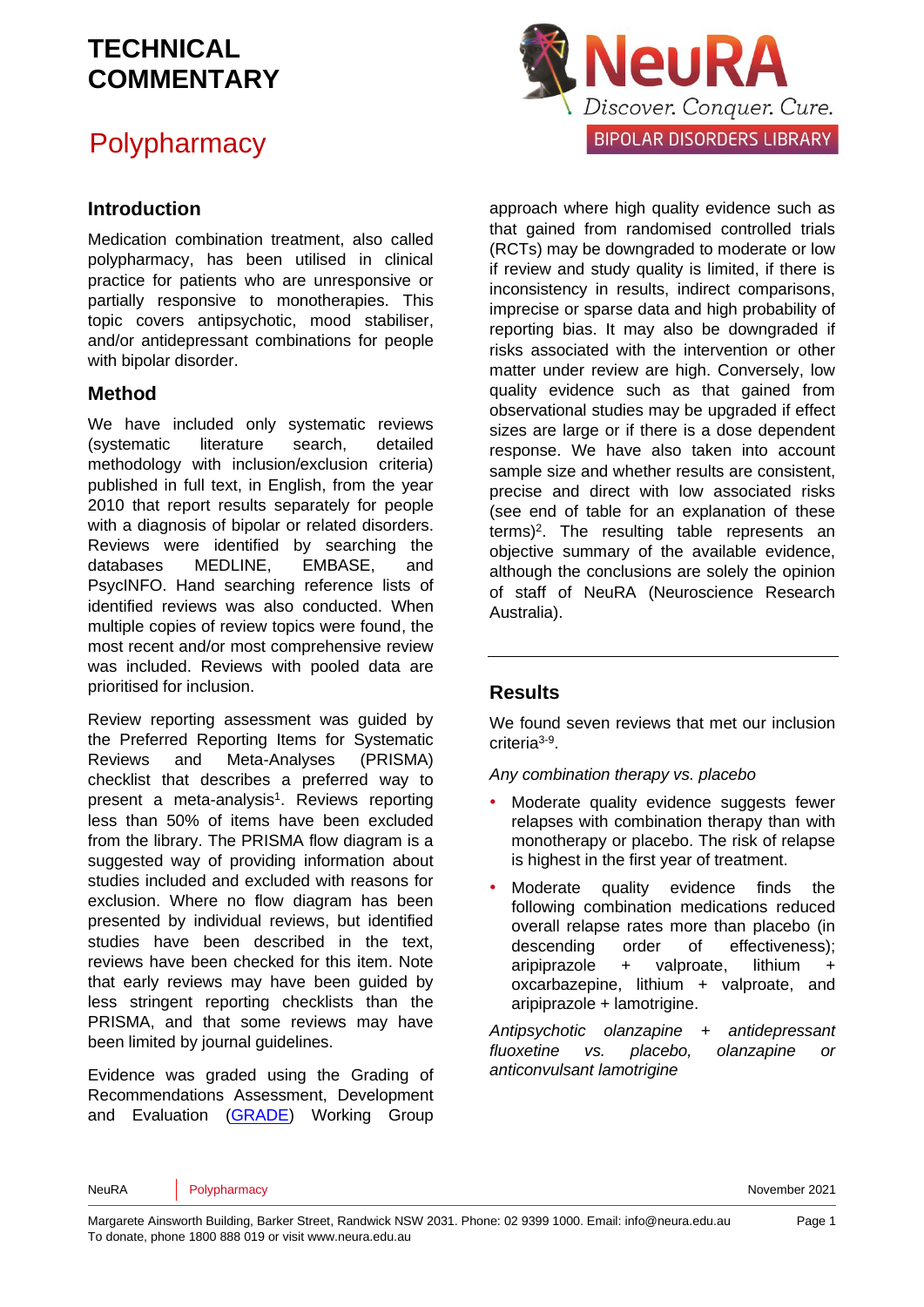# **Polypharmacy**

Moderate to high quality evidence suggests greater improvement in depression with combined olanzapine + fluoxetine therapy.

*Second-generation antidepressants + mood stabilisers or antipsychotics vs. placebo + mood stabilisers or antipsychotics*

Moderate to high quality evidence suggests adjunctive second generation antidepressants were associated with a small, significant effect of greater improvement in depressive symptoms, but only over the short-term (< 12 weeks). There was also an increased risk of switching to mania/hypomania in the longer term (~52 weeks).

*Second generation antipsychotics + mood stabilisers vs. placebo + mood stabilisers*

• Moderate quality evidence finds a mediumsized reduction in relapse to any mood episode after 6 months of treatment with second-generation antipsychotics plus mood stabilisers (mostly lithium and valproate) compared to placebo plus mood stabilisers. The effect size was similar for relapse to depression or relapse to mania. Aripiprazole + mood stabilisers and quetiapine + mood stabilisers prevented both depression and mania relapses, while lurasidone + mood stabilisers was more effective for preventing relapse to depression, and ziprasidone + mood stabilisers was more effective for preventing relapse to mania.

#### *Mood stabilisers + antipsychotics vs. mood stabilisers*

Moderate to high quality evidence suggests mood stabilisers + antipsychotics resulted in small effects of better response and remission, and improved mania and depression symptoms. However, there are also increased rates of discontinuation due to adverse effects, in particular, sleepiness, somnolence, weakness, faintness, dizzyness, appetite, weight gain, tremor, use of antiparkinsonian drugs, dry mouth and thirst, and changes in triglycerides, fasting glucose, and HbA1c levels.



*Mood stabilisers + antipsychotics vs. antipsychotics*

Moderate quality evidence suggests mood stabilisers + antipsychotics results in small effects of better response and remission, and improved mania but not depression. However, there are medium-sized to large effects of more tremor, sleepiness, and vomiting.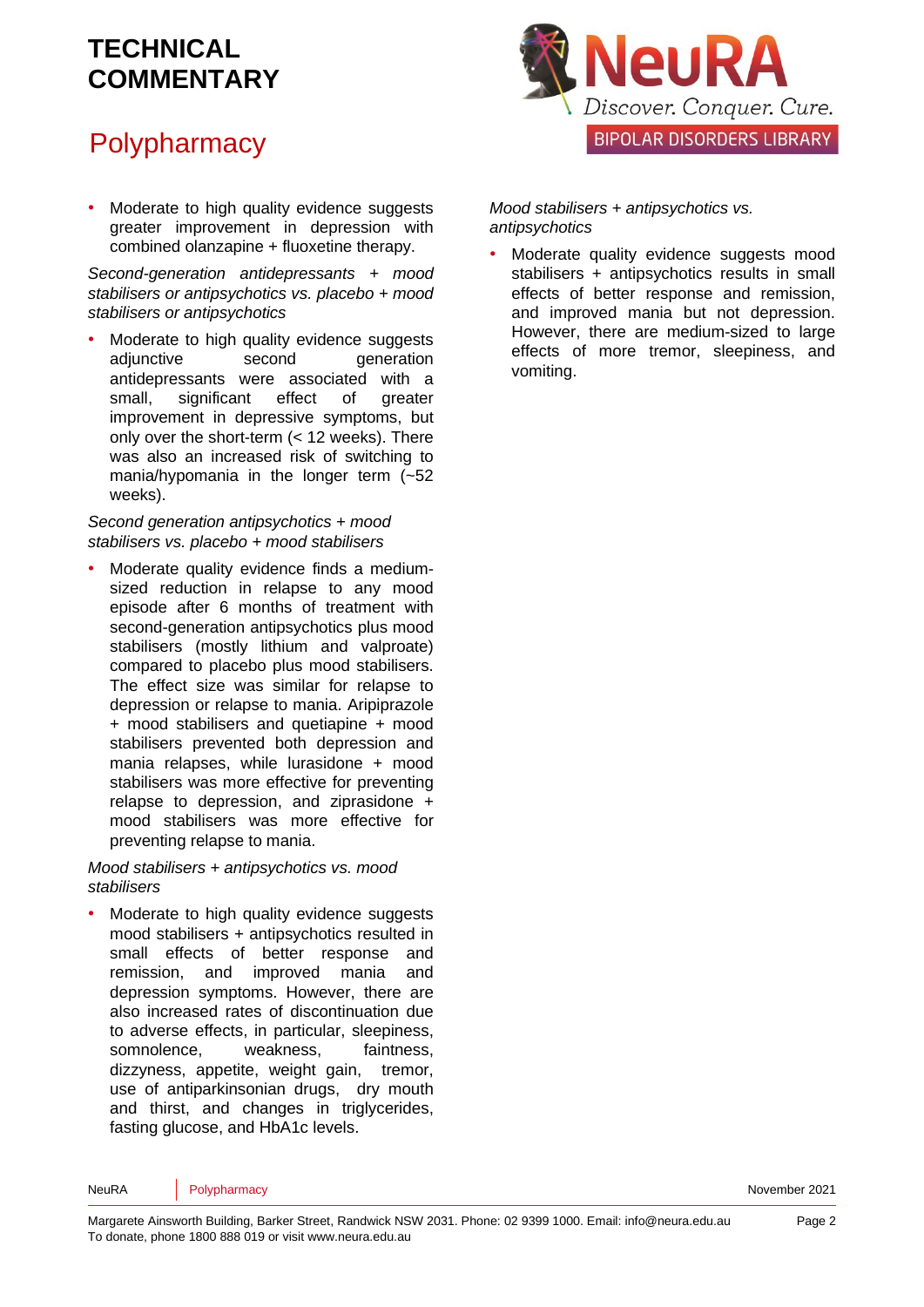# **Polypharmacy**



| Faroog S, Singh SP                                                                                       |                                                                                                                                                                                                                                  |
|----------------------------------------------------------------------------------------------------------|----------------------------------------------------------------------------------------------------------------------------------------------------------------------------------------------------------------------------------|
| Fixed dose-combination products in psychiatry: Systematic review and<br>meta-analysis                    |                                                                                                                                                                                                                                  |
| Journal of Psychopharmacology 2015; 29: 556-64                                                           |                                                                                                                                                                                                                                  |
| View review abstract online                                                                              |                                                                                                                                                                                                                                  |
| Comparison                                                                                               | 7-8 weeks of olanzapine + fluoxetine vs. placebo, olanzapine or<br>lamotrigine.                                                                                                                                                  |
| <b>Summary of evidence</b>                                                                               | Moderate to high quality evidence (large samples, imprecise,<br>consistent, direct) suggests greater improvement in depression<br>with combined olanzapine + fluoxetine therapy than with<br>placebo, olanzapine or lamotrigine. |
| <b>Depression</b>                                                                                        |                                                                                                                                                                                                                                  |
| Greater improvement in depression scores with combination therapy;                                       |                                                                                                                                                                                                                                  |
| 3 RCTs, N = 1,300, SMD = -0.32, 95%CI -0.45 to -0.19, $p < 0.001$ , NNT = 16                             |                                                                                                                                                                                                                                  |
| Results were similar in each comparison/trial;                                                           |                                                                                                                                                                                                                                  |
| Olanzapine + fluoxetine vs. placebo; 1 RCT, N = 463, SMD = -0.44, 95%Cl 0.68 to -0.20, $p < 0.001$       |                                                                                                                                                                                                                                  |
| Olanzapine + fluoxetine vs. lamotrigine; 1 RCT, N = 381, SMD = -0.27, 95%Cl 0.47 to -0.07, $p =$<br>0.01 |                                                                                                                                                                                                                                  |
| Olanzapine + fluoxetine vs. olanzapine; 1 RCT, N = 456, SMD = -0.26, 95%Cl -0.50 to -0.03, $p =$<br>0.03 |                                                                                                                                                                                                                                  |
| <b>Risks</b>                                                                                             | Not reported                                                                                                                                                                                                                     |
| Consistency in results <sup>#</sup>                                                                      | Consistent                                                                                                                                                                                                                       |
| Precision in results <sup>§</sup>                                                                        | Imprecise                                                                                                                                                                                                                        |
| Directness of results                                                                                    | Direct for individual comparisons.                                                                                                                                                                                               |

*Frecska E, Kovacs AI, Balla P, Falussy L, Ferencz A, Varga Z*

**The message of the survival curves: I. Composite analysis of long-term treatment studies in bipolar disorder**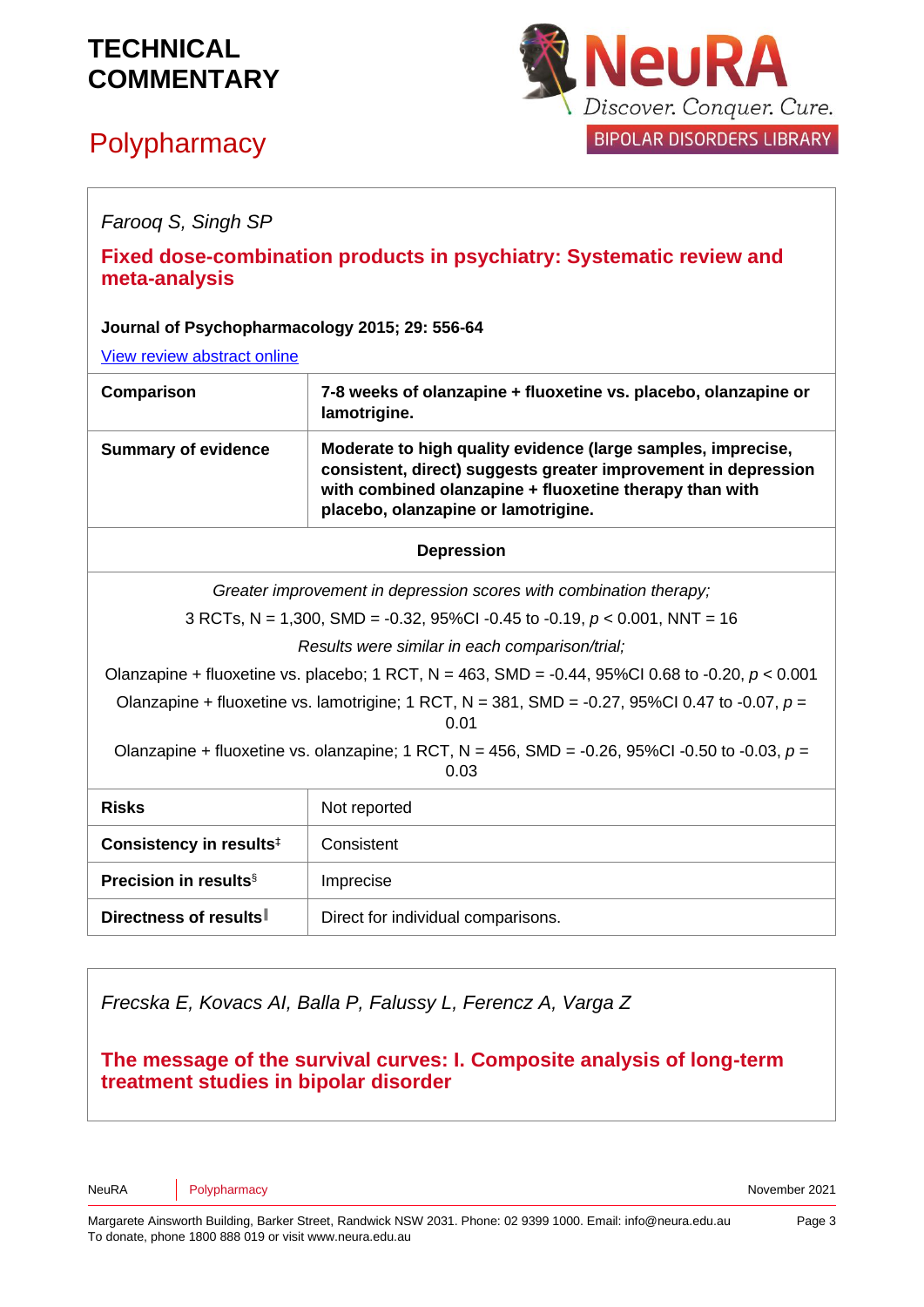## **Polypharmacy**



| Neuropsychopharmacologia Hungarica 2012; 14: 155-64<br>View review abstract online                                                                                                                                                                                                                                                                           |                                                                                                                                                                                                                                                     |
|--------------------------------------------------------------------------------------------------------------------------------------------------------------------------------------------------------------------------------------------------------------------------------------------------------------------------------------------------------------|-----------------------------------------------------------------------------------------------------------------------------------------------------------------------------------------------------------------------------------------------------|
| Comparison                                                                                                                                                                                                                                                                                                                                                   | Any combination therapy vs. any monotherapy vs. placebo.                                                                                                                                                                                            |
| <b>Summary of evidence</b>                                                                                                                                                                                                                                                                                                                                   | Moderate quality evidence (large sample, precise for NNTs,<br>unable to assess consistency, indirect) suggests fewer relapses<br>with any combination therapy than any monotherapy or placebo.<br>The risk of relapse is highest in the first year. |
| <b>Relapse</b>                                                                                                                                                                                                                                                                                                                                               |                                                                                                                                                                                                                                                     |
| 28 studies, $N = 5,231$                                                                                                                                                                                                                                                                                                                                      |                                                                                                                                                                                                                                                     |
| Fewer relapses with combination therapy than with placebo or monotherapy;                                                                                                                                                                                                                                                                                    |                                                                                                                                                                                                                                                     |
| Combination vs. placebo: chi <sup>2</sup> = 283.3, $p < 0.0001$                                                                                                                                                                                                                                                                                              |                                                                                                                                                                                                                                                     |
| Combination vs. monotherapy: chi <sup>2</sup> = 55.2, $p < 0.001$                                                                                                                                                                                                                                                                                            |                                                                                                                                                                                                                                                     |
| Monotherapy NNT = $6,95\%$ Cl 5.9 to 6.1                                                                                                                                                                                                                                                                                                                     |                                                                                                                                                                                                                                                     |
| Combination NNT = 3, $95\%$ Cl 2.9 to 3.1                                                                                                                                                                                                                                                                                                                    |                                                                                                                                                                                                                                                     |
| By 1 year: 48% relapsed with monotherapy vs. 35% with combination therapy                                                                                                                                                                                                                                                                                    |                                                                                                                                                                                                                                                     |
| By 2 years: 57% relapsed with monotherapy vs. 42% with combination therapy                                                                                                                                                                                                                                                                                   |                                                                                                                                                                                                                                                     |
| Authors report that from 12 to 28 months, relapse rates decrease, with rates being similar between<br>the three groups; 15% with monotherapy, 14% with combination therapy, 14% with placebo.<br>However, within the group of patients who remained stable until 1 year, the NNTs after one year<br>were 14 with monotherapy and 8 with combination therapy. |                                                                                                                                                                                                                                                     |
| <b>Risks</b>                                                                                                                                                                                                                                                                                                                                                 | Not reported                                                                                                                                                                                                                                        |
| <b>Consistency in results</b>                                                                                                                                                                                                                                                                                                                                | No measure of consistency is reported.                                                                                                                                                                                                              |
| <b>Precision in results</b>                                                                                                                                                                                                                                                                                                                                  | NNTs appear precise.                                                                                                                                                                                                                                |
| Directness of results                                                                                                                                                                                                                                                                                                                                        | Indirect; mixed treatment and control classes.                                                                                                                                                                                                      |

*Galling B, Garcia MA, Osuchukwu U, Hagi K, Correll CU* 

**Safety and tolerability of antipsychotic-mood stabilizer co-treatment in the management of acute bipolar disorder: results from a systematic review and exploratory meta-analysis**

**Expert Opinion on Drug Safety 2015; 14: 1181-99**

[View review abstract online](https://www.ncbi.nlm.nih.gov/pubmed/26107820)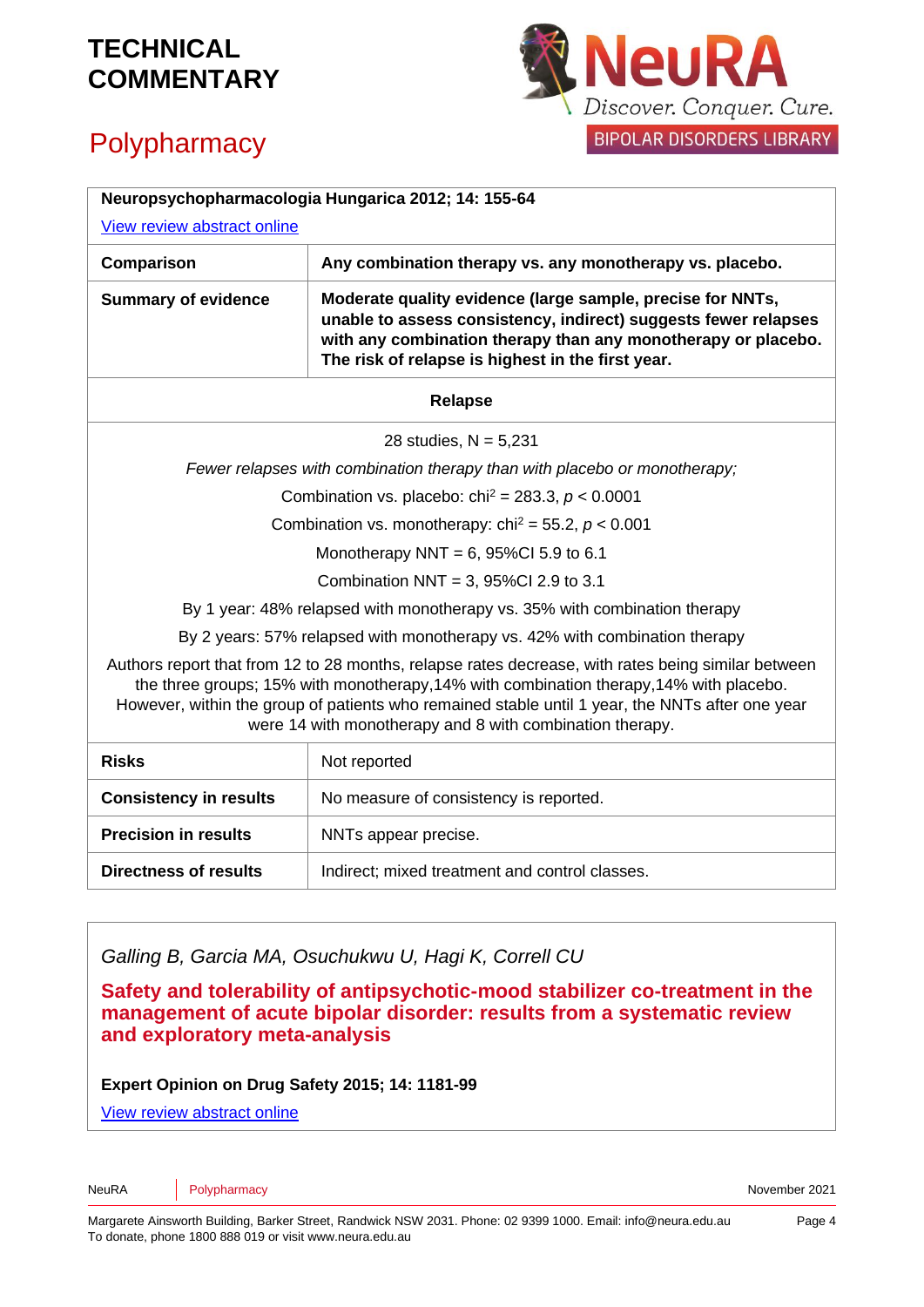

# **Polypharmacy**

| <b>Comparison 1</b>                                                                                                                                                                                                                                                                                                                                                                                                                                                                                                                                                                                                                                                              | 3-12 weeks of mood stabilisers + antipsychotics vs. mood<br>stabilisers alone.                                                                                                                                                                                                                                                                                                                                                                                                                   |
|----------------------------------------------------------------------------------------------------------------------------------------------------------------------------------------------------------------------------------------------------------------------------------------------------------------------------------------------------------------------------------------------------------------------------------------------------------------------------------------------------------------------------------------------------------------------------------------------------------------------------------------------------------------------------------|--------------------------------------------------------------------------------------------------------------------------------------------------------------------------------------------------------------------------------------------------------------------------------------------------------------------------------------------------------------------------------------------------------------------------------------------------------------------------------------------------|
| <b>Summary of evidence</b>                                                                                                                                                                                                                                                                                                                                                                                                                                                                                                                                                                                                                                                       | Moderate to high quality evidence (large samples, imprecise or<br>inconsistent, direct) suggests that compared to mood<br>stabilisers alone, mood stabilisers + antipsychotics results in<br>increased discontinuation due to adverse effects, in particular;<br>more tremor and use of antiparkinsonian drugs; dry<br>mouth/thirst; sleepiness, weakness, and faintness/dizzyness;<br>greater appetite and weight gain; and more change in<br>triglycerides, fasting glucose, and HbA1c levels. |
|                                                                                                                                                                                                                                                                                                                                                                                                                                                                                                                                                                                                                                                                                  | <b>Discontinuation</b>                                                                                                                                                                                                                                                                                                                                                                                                                                                                           |
| Small effect of more discontinuation due to adverse effects with combination therapy;<br>15 RCTs, N = 3,997, RR = 1.541, 95%CI 1.095 to 2.171, $p = 0.013$ , test for heterogeneity $p = 0.041$                                                                                                                                                                                                                                                                                                                                                                                                                                                                                  |                                                                                                                                                                                                                                                                                                                                                                                                                                                                                                  |
|                                                                                                                                                                                                                                                                                                                                                                                                                                                                                                                                                                                                                                                                                  | <b>Movement disorders</b>                                                                                                                                                                                                                                                                                                                                                                                                                                                                        |
| Small to medium-sized effects of more extrapyramidal adverse effects with combination therapy, in<br>particular tremor and use of antiparkinsonian drugs;<br>At least one extrapyramidal adverse effect: 10 RCTs, $N = 2,448$ , RR = 1.804, 95%Cl 1.144 to<br>2.845, $p = 0.011$ , test for heterogeneity $p < 0.001$<br>Tremor: 14 RCTs, N = 3,950, RR = 1.354, 95%CI 1.067 to 1.717, $p = 0.013$ , test for heterogeneity p<br>$= 0.501$<br>Use of antiparkinsonian drugs: 6 RCTs, N = 1990, RR = 2.839, 95%CI 1.983 to 4.065, $p < 0.001$ ,<br>test for heterogeneity $p = 0.911$<br>There were no significant differences between groups in levels of akathisia, dyskinesia, |                                                                                                                                                                                                                                                                                                                                                                                                                                                                                                  |
| hypokinesia, dystonia, parkinsonism, rigidity, or tardive dyskinesia.<br>Anticholinergic                                                                                                                                                                                                                                                                                                                                                                                                                                                                                                                                                                                         |                                                                                                                                                                                                                                                                                                                                                                                                                                                                                                  |
| Medium-sized effect of more thirst or dry mouth with combination therapy;<br>Thirst, dry mouth: 11 RCTs, N = 2311, RR = 3.241, 95%CI 2.197 to 4.781, $p < 0.001$ , test for<br>heterogeneity $p = 0.173$<br>There were no significant differences between groups in levels of blurred vision.                                                                                                                                                                                                                                                                                                                                                                                    |                                                                                                                                                                                                                                                                                                                                                                                                                                                                                                  |
| <b>Arousal</b>                                                                                                                                                                                                                                                                                                                                                                                                                                                                                                                                                                                                                                                                   |                                                                                                                                                                                                                                                                                                                                                                                                                                                                                                  |
| Medium-sized effect of more sleepiness or somnolence with combination therapy;<br>Sleepiness/somnolence: 15 RCTs, N = 3,875, RR = 2.830, 95%Cl 2.226 to 3.598, $p < 0.001$ , test for<br>heterogeneity $p = 0.130$                                                                                                                                                                                                                                                                                                                                                                                                                                                               |                                                                                                                                                                                                                                                                                                                                                                                                                                                                                                  |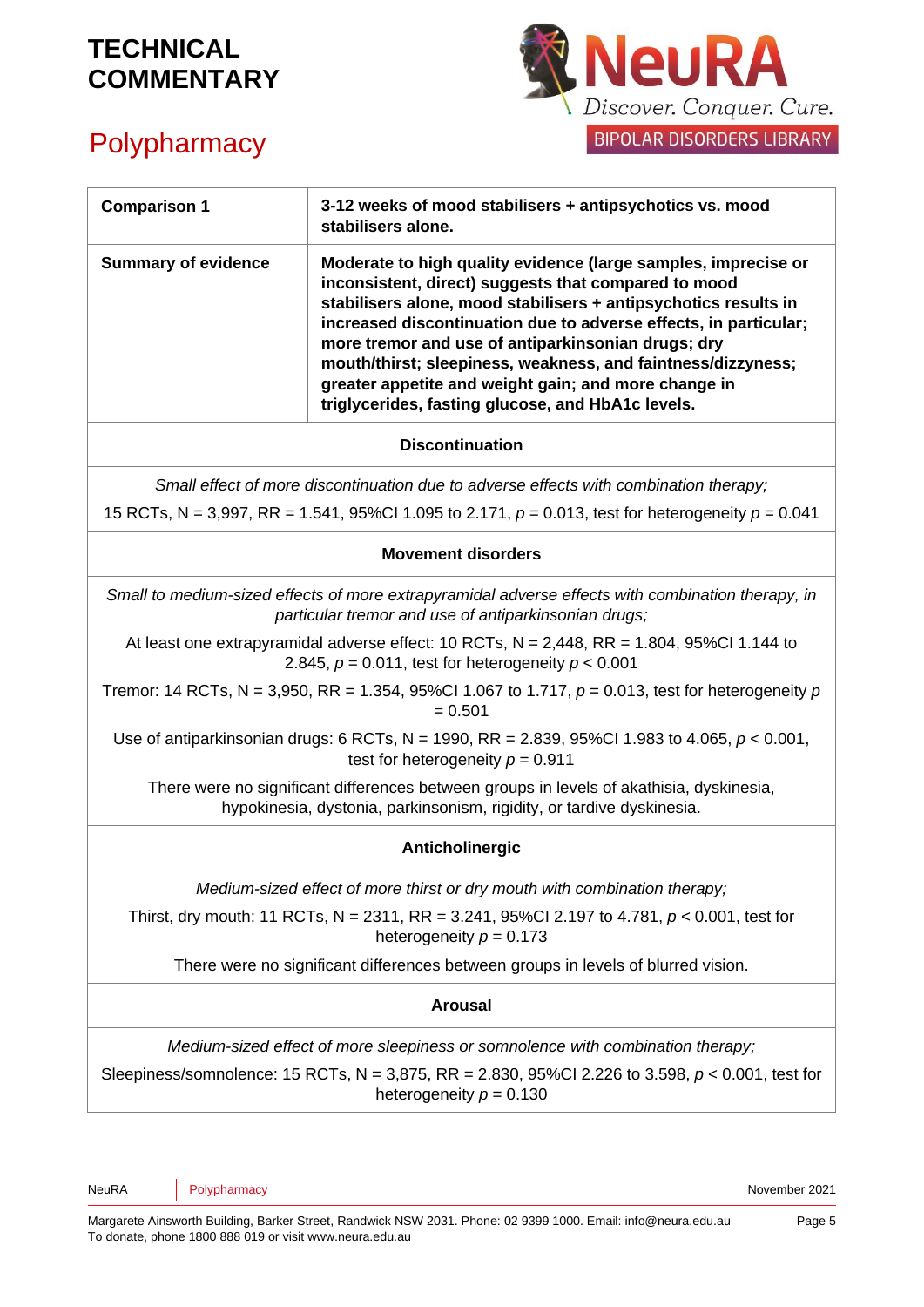# **Polypharmacy**



There were no significant differences between groups in levels of excitement, insomnia, or sedation. **Cardiovascular** *Small effect of more faintness or dizziness with combination therapy;*  Faintness/dizziness: 12 RCTs, N = 2,908, RR = 1.838, 95%CI 1.360 to 2.483, *p* < 0.001, test for heterogeneity *p* = 0.949 There were no significant differences between groups in levels of electrocardiography abnormalities, orthostasis, or QTc average change. **Central nervous system** *Small effect of more weakness or fatigue with combination therapy;*  8 RCTs, N = 1,885, RR = 1.693, 95%CI 1.155 to 2.480, *p* = 0.007, test for heterogeneity *p* = 0.344 There were no significant differences between groups in levels of anxiety, nervousness, depression, mania, or headache. **Appetite and weight adverse events** *Medium-sized effects of more appetite and weight gain with combination therapy;*  Increased appetite: 5 RCTs, N = 1,297, RR = 2.366, 95%CI 1.539 to 3.637, *p* < 0.001, test for heterogeneity  $p = 0.612$ Any weight gain: 9 RCTs, N = 2,484, RR = 2.905, 95%CI 1.746 to 4.835, *p* < 0.001, test for heterogeneity  $p = 0.131$ Weight gain > 7%: 9 RCTs, N = 2,413, RR = 3.674, 95%CI 2.273 to 5.939, *p* < 0.001, test for heterogeneity  $p = 0.075$ **Metabolic and endocrine** *Small effects of more change in triglycerides, fasting glucose and HbA1c with combination therapy;*  Triglycerides: 5 RCTs, N = 1271, SMD = 0.212, 95%CI 0.102 to 0.323, *p* < 0.001, test for heterogeneity  $p = 0.507$ Fasting glucose: 5 RCTs, N = 1340, SMD = 0.201, 95%CI 0.085 to 0.317, *p* = 0.001, test for heterogeneity  $p = 0.333$ HbA1c: 3 RCTs, N = 911, SMD = 0.252, 95%CI 0.082 to 0.421, *p* = 0.004, test for heterogeneity *p* = 0.193 There were no differences between groups in levels of cholesterol, fasting glucose, insulin, prolactin or ALT levels. **Other adverse events**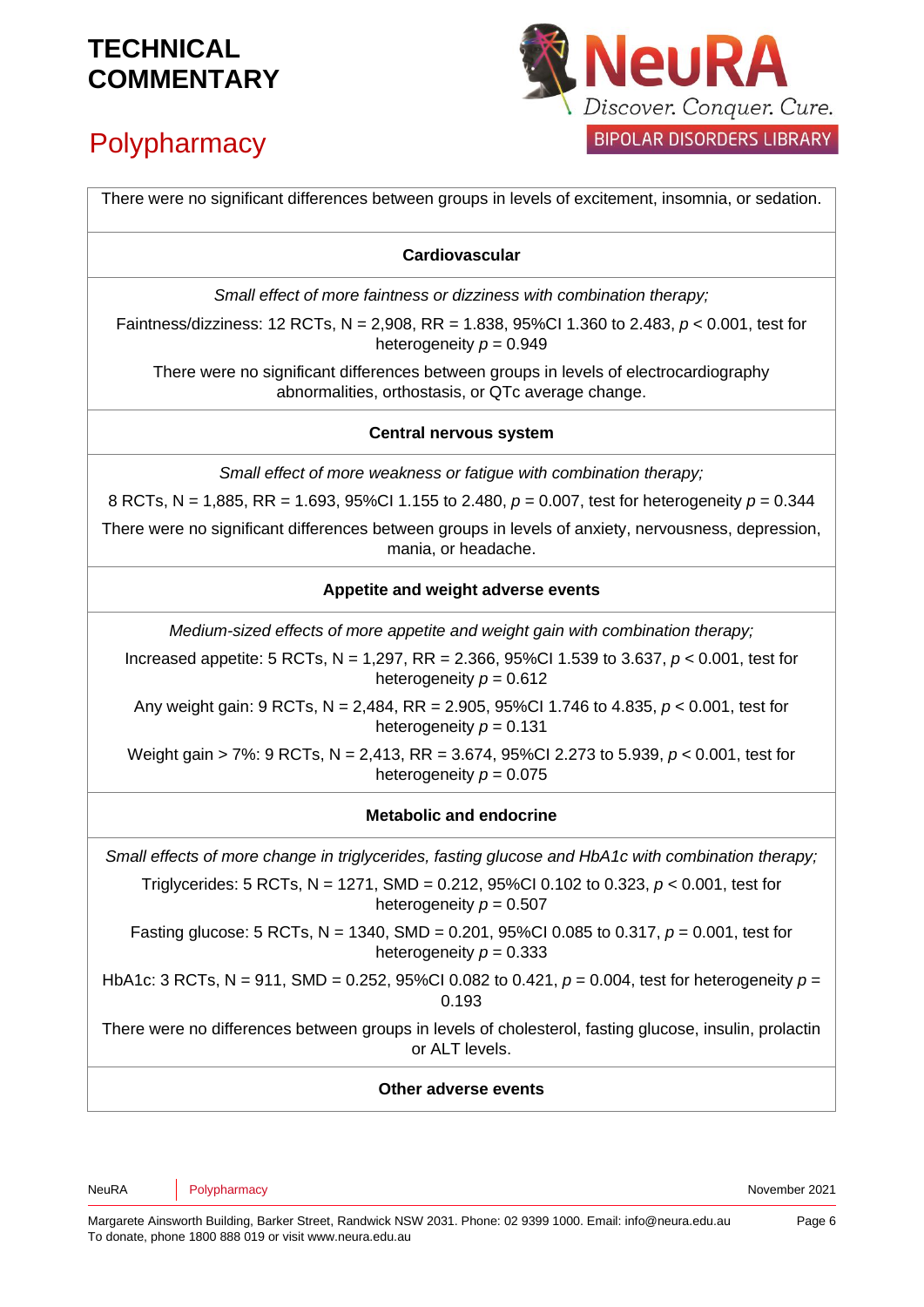

# **Polypharmacy**

| There were no differences between groups in levels of gastrointestinal, exanthema/Rash, rhinitis/<br>nasopharyngitis/, upper respiratory tract infection or oedema.                                                           |                                                                                                                                                                                                                                                              |
|-------------------------------------------------------------------------------------------------------------------------------------------------------------------------------------------------------------------------------|--------------------------------------------------------------------------------------------------------------------------------------------------------------------------------------------------------------------------------------------------------------|
| <b>Consistency in results</b>                                                                                                                                                                                                 | Consistent, apart from extrapyramidal adverse effects and<br>discontinuation.                                                                                                                                                                                |
| <b>Precision in results</b>                                                                                                                                                                                                   | Imprecise, apart from metabolic and endocrine.                                                                                                                                                                                                               |
| <b>Directness of results</b>                                                                                                                                                                                                  | <b>Direct</b>                                                                                                                                                                                                                                                |
| <b>Comparison 2</b>                                                                                                                                                                                                           | 3-6 weeks of mood stabilisers + antipsychotics vs.<br>antipsychotics alone.                                                                                                                                                                                  |
| <b>Summary of evidence</b>                                                                                                                                                                                                    | Moderate quality evidence (medium-sized samples, imprecise,<br>direct) suggests that, compared to antipsychotics alone, mood<br>stabilisers + antipsychotics results in increased medium-sized<br>to large effects of more tremor, sleepiness, and vomiting. |
| <b>Movement disorders</b>                                                                                                                                                                                                     |                                                                                                                                                                                                                                                              |
| Medium-sized effect of more tremor with combination therapy;                                                                                                                                                                  |                                                                                                                                                                                                                                                              |
| Tremor: 1 RCT, N = 356, RR = 3.173, 95%CI 1.537 to 6.554, $p = 0.002$                                                                                                                                                         |                                                                                                                                                                                                                                                              |
| <b>Arousal</b>                                                                                                                                                                                                                |                                                                                                                                                                                                                                                              |
| Medium-sized effect of more sleepiness with combination therapy;                                                                                                                                                              |                                                                                                                                                                                                                                                              |
| Sleepiness/somnolence: 1 RCT, N = 356, RR = 2.327, 95%Cl 1.135 to 4.772, $p = 0.021$                                                                                                                                          |                                                                                                                                                                                                                                                              |
| <b>Gastrointestinal</b>                                                                                                                                                                                                       |                                                                                                                                                                                                                                                              |
| Large effect of more vomiting with combination therapy;                                                                                                                                                                       |                                                                                                                                                                                                                                                              |
|                                                                                                                                                                                                                               | Vomiting: 1 RCT, N = 356, RR = 17.977, 95%CI 1.045 to 309.1, $p = 0.047$                                                                                                                                                                                     |
| There were no differences between groups in levels of constipation, diarrhea, nausea, and<br>dyspepsia                                                                                                                        |                                                                                                                                                                                                                                                              |
| Other adverse events                                                                                                                                                                                                          |                                                                                                                                                                                                                                                              |
| There were no differences between groups in levels of discontinuation, thirst, dry mouth, insomnia,<br>cardiovascular factors, central nervous system factors, appetite and weight, prolactin, and<br>exanthema/rash factors. |                                                                                                                                                                                                                                                              |
| <b>Consistency in results</b>                                                                                                                                                                                                 | Not applicable; 1 RCT.                                                                                                                                                                                                                                       |
| <b>Precision in results</b>                                                                                                                                                                                                   | Imprecise                                                                                                                                                                                                                                                    |
| <b>Directness of results</b>                                                                                                                                                                                                  | <b>Direct</b>                                                                                                                                                                                                                                                |

NeuRA Polypharmacy **Provides and Provident Automobile CO21** November 2021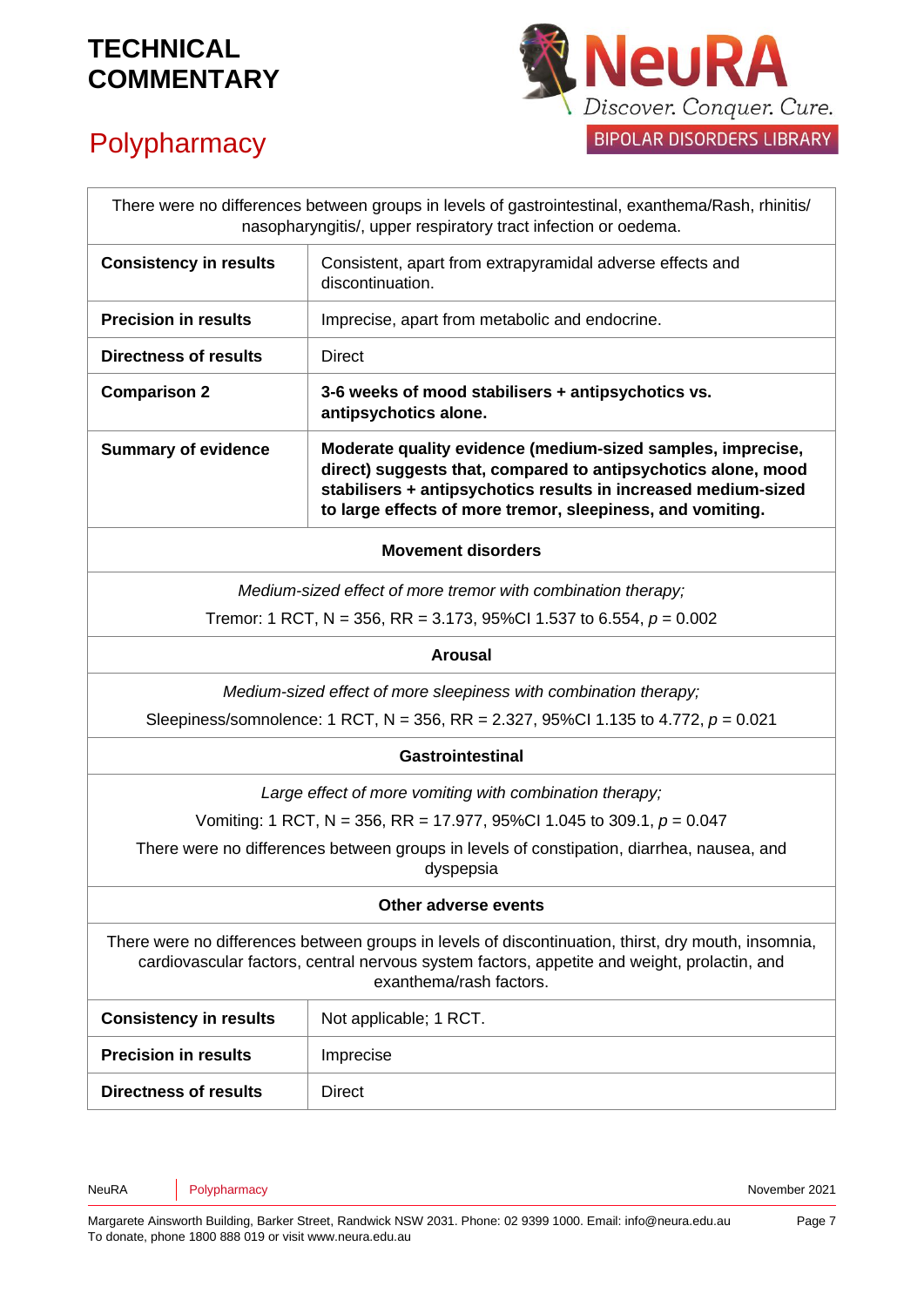# **Polypharmacy**



*Kishi T, Ikuta T, Matsuda Y, Sakuma K, Okuya M, Mishima K, Iwata N*

**Mood stabilizers and/or antipsychotics for bipolar disorder in the maintenance phase: a systematic review and network meta-analysis of randomized controlled trials** 

**Molecular Psychiatry 2021; 26(8): 4146-57**

[View review abstract online](https://www.ncbi.nlm.nih.gov/pubmed/27207910)

| <b>Comparison 1</b>                                                                                                             | Any combination medications vs. placebo or other medications.<br>Mean study duration 70.5 weeks.                                                                                                                                                                                                                                                                                               |  |
|---------------------------------------------------------------------------------------------------------------------------------|------------------------------------------------------------------------------------------------------------------------------------------------------------------------------------------------------------------------------------------------------------------------------------------------------------------------------------------------------------------------------------------------|--|
| <b>Summary of evidence</b>                                                                                                      | Moderate quality evidence (large sample, consistent, mostly<br>imprecise, indirect) finds the following combination medications<br>reduced overall relapse rates more than placebo (in descending<br>order of effectiveness); aripiprazole + valproate, lithium +<br>oxcarbazepine, lithium + valproate, and aripiprazole +<br>lamotrigine.                                                    |  |
| Relapse to any mood episode                                                                                                     |                                                                                                                                                                                                                                                                                                                                                                                                |  |
| 42 RCTs, $N = 9,821$                                                                                                            |                                                                                                                                                                                                                                                                                                                                                                                                |  |
| The following combination treatments reduced overall relapse rates more than placebo (in<br>descending order of effectiveness); |                                                                                                                                                                                                                                                                                                                                                                                                |  |
| Aripiprazole + valproate: RR = 0.292, 95%Cl 0.114 to 0.748, $p < 0.05$                                                          |                                                                                                                                                                                                                                                                                                                                                                                                |  |
| Lithium + oxcarbazepine: RR = 0.409, 95%Cl 0.212 to 0.792, $p < 0.05$                                                           |                                                                                                                                                                                                                                                                                                                                                                                                |  |
|                                                                                                                                 | Lithium + valproate: RR = 0.525, 95%CI 0.363 to 0.760, $p < 0.05$                                                                                                                                                                                                                                                                                                                              |  |
| Aripiprazole + lamotrigine: RR = 0.530, 95%Cl 0.324 to 0.868, $p < 0.05$                                                        |                                                                                                                                                                                                                                                                                                                                                                                                |  |
| <b>Consistency in results</b>                                                                                                   | Authors report results are reasonably consistent                                                                                                                                                                                                                                                                                                                                               |  |
| <b>Precision in results</b>                                                                                                     | Precise for lithium + valproate only.                                                                                                                                                                                                                                                                                                                                                          |  |
| <b>Directness of results</b>                                                                                                    | Indirect; network meta-analysis.                                                                                                                                                                                                                                                                                                                                                               |  |
| <b>Comparison 2</b>                                                                                                             | Second-generation antipsychotics plus lithium or valproate vs.<br>placebo plus lithium or valproate.                                                                                                                                                                                                                                                                                           |  |
| <b>Summary of evidence</b>                                                                                                      | Moderate quality evidence (large sample, consistent, some<br>imprecision, indirect) finds the following antipsychotics added<br>to lithium or valproate reduced overall relapse rates more than<br>placebo added to lithium or valproate (in descending order of<br>effectiveness); quetiapine, lurasidone, aripiprazole and<br>ziprasidone. Adding olanzapine performed no better than adding |  |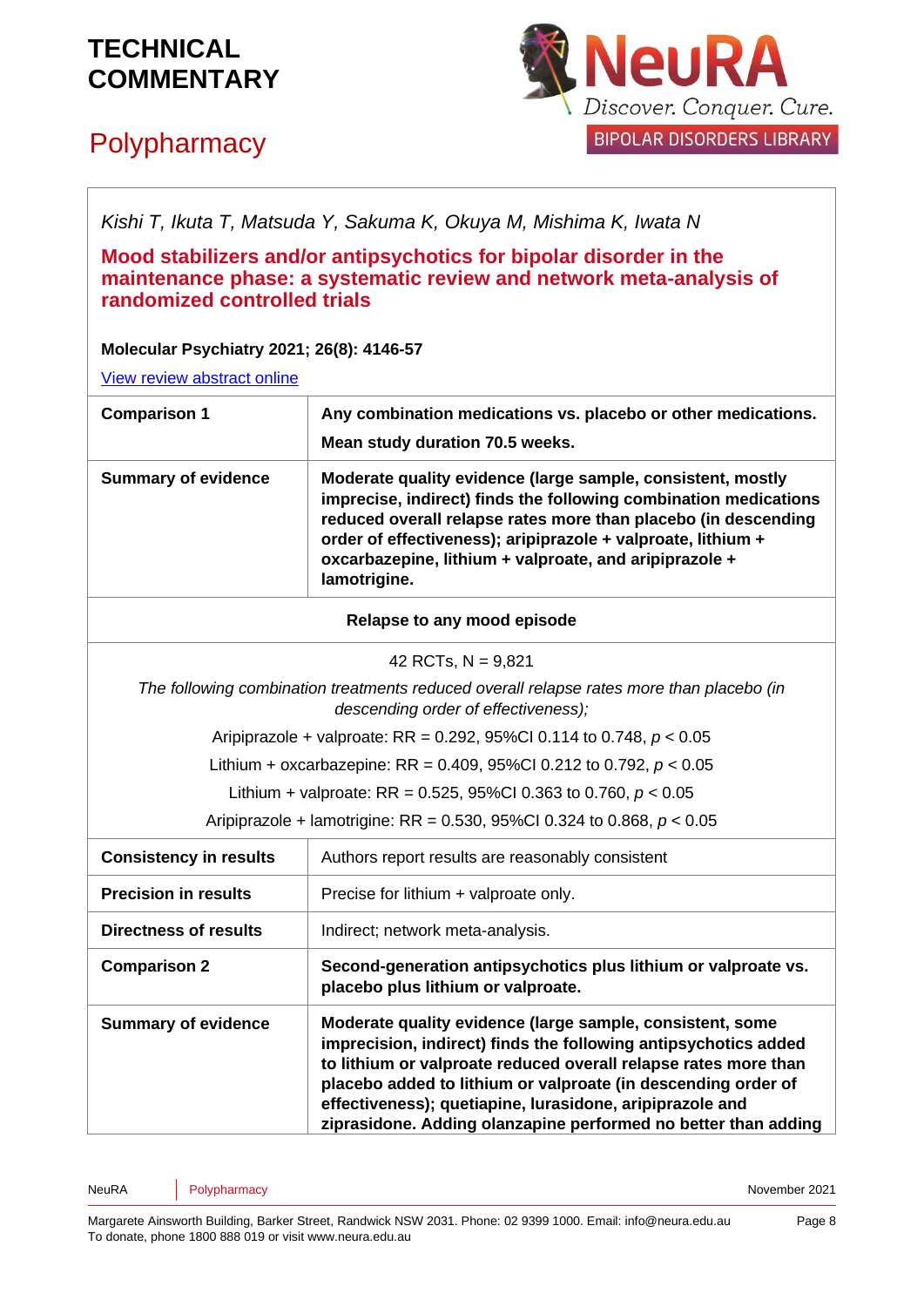## **Polypharmacy**



|                                                                                                                                                                                                                                 | placebo.                                                                                                                                                                                                                           |  |
|---------------------------------------------------------------------------------------------------------------------------------------------------------------------------------------------------------------------------------|------------------------------------------------------------------------------------------------------------------------------------------------------------------------------------------------------------------------------------|--|
|                                                                                                                                                                                                                                 | For mania relapse, adding aripiprazole or quetiapine<br>outperformed placebo. For depression relapse, adding<br>lurasidone or quetiapine outperformed placebo, aripiprazole,<br>and ziprasidone.                                   |  |
|                                                                                                                                                                                                                                 | For all-cause discontinuation, adding lurasidone or quetiapine<br>outperformed placebo.                                                                                                                                            |  |
|                                                                                                                                                                                                                                 | Relapse to any mood episode                                                                                                                                                                                                        |  |
| 5 RCTs, $N = 2,399$                                                                                                                                                                                                             |                                                                                                                                                                                                                                    |  |
| The following treatments reduced overall relapse rates more than placebo (in descending order of<br>effectiveness);                                                                                                             |                                                                                                                                                                                                                                    |  |
| Quetiapine + lithium or valproate: RR = 0.383, 95%Cl 0.322 to 0.456, $p < 0.05$                                                                                                                                                 |                                                                                                                                                                                                                                    |  |
|                                                                                                                                                                                                                                 | Lurasidone + lithium or valproate: RR = 0.402, 95%Cl 0.306 to 0.528, $p < 0.05$                                                                                                                                                    |  |
|                                                                                                                                                                                                                                 | Aripiprazole + lithium or valproate: RR = 0.595, 95%CI 0.396 to 0.894, $p < 0.05$                                                                                                                                                  |  |
|                                                                                                                                                                                                                                 | Ziprasidone + lithium or valproate: RR = 0.607, 95%Cl 0.390 to 0.944, $p < 0.05$                                                                                                                                                   |  |
|                                                                                                                                                                                                                                 | Olanzapine + lithium or valproate performed no better than placebo.                                                                                                                                                                |  |
| Lurasidone + lithium or valproate and quetiapine + lithium or valproate outperformed olanzapine +<br>lithium or valproate.                                                                                                      |                                                                                                                                                                                                                                    |  |
| For mania relapse, aripiprazole + lithium or valproate and quetiapine + lithium or valproate<br>outperformed placebo + lithium or valproate.                                                                                    |                                                                                                                                                                                                                                    |  |
| For depression relapse, lurasidone + lithium or valproate and quetiapine + lithium or valproate<br>outperformed placebo + lithium or valproate, aripiprazole + lithium or valproate, and ziprasidone +<br>lithium or valproate. |                                                                                                                                                                                                                                    |  |
| <b>Risks</b>                                                                                                                                                                                                                    | Lurasidone + lithium or valproate and quetiapine + lithium or<br>valproate outperformed placebo + lithium or valproate for all-cause<br>discontinuation.                                                                           |  |
|                                                                                                                                                                                                                                 | Quetiapine + lithium or valproate was associated with a higher<br>incidence of somnolence compared with placebo + lithium or<br>valproate.                                                                                         |  |
|                                                                                                                                                                                                                                 | Olanzapine + lithium or valproate and quetiapine + lithium or<br>valproate were associated with a lower incidence of insomnia<br>compared with placebo + lithium or valproate.                                                     |  |
|                                                                                                                                                                                                                                 | Olanzapine + lithium or valproate and quetiapine + lithium or<br>valproate were associated with a higher incidence of increased<br>weight compared with placebo + lithium or valproate and Aripiprazole<br>+ lithium or valproate. |  |
| <b>Consistency in results</b>                                                                                                                                                                                                   | Authors report results are reasonably consistent.                                                                                                                                                                                  |  |

NeuRA Polypharmacy **Provides and Provident Automobile CO21** November 2021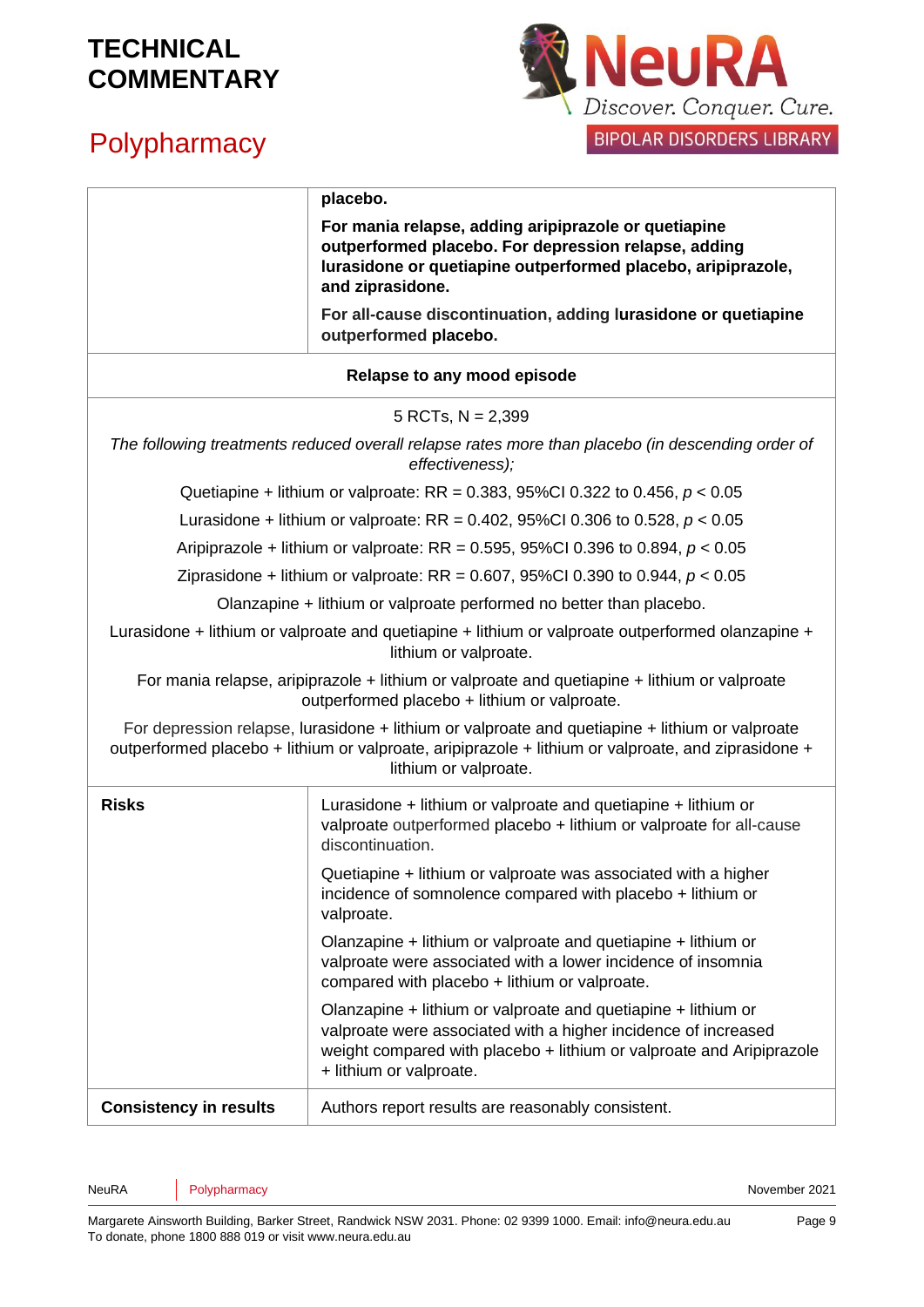## **Polypharmacy**



| <b>Precision in results</b>  | Precise for quetiapine and lurasidone analyses only. |
|------------------------------|------------------------------------------------------|
| <b>Directness of results</b> | Indirect; network meta-analysis.                     |

*Kishi T, Sakuma K, Okuya M, Matsuda Y, Esumi S, Hashimoto Y, Hatano M, Miyake N, Miura I, Mishima K, Iwata N*

**Effects of a conventional mood stabilizer alone or in combination with second-generation antipsychotics on recurrence rate and discontinuation rate in bipolar I disorder in the maintenance phase: A systematic review and meta-analysis of randomized, placebo-controlled trials**

**Bipolar Disorders: 2021; doi: 10.1111/bdi.13053**

[View review abstract online](https://pubmed.ncbi.nlm.nih.gov/33561884/)

| Comparison                                                                                                                                                               | Second-generation antipsychotics (aripiprazole, lurasidone,<br>olanzapine, quetiapine, or ziprasidone) + mood stabilisers<br>(lithium, valproate, lamotrigine, or divalproex) vs. placebo +<br>mood stabilisers.<br>Mean study duration = $58.25 \pm 33.63$ weeks                                                                                                                                                                                                                                                                                                                                                                                                                         |
|--------------------------------------------------------------------------------------------------------------------------------------------------------------------------|-------------------------------------------------------------------------------------------------------------------------------------------------------------------------------------------------------------------------------------------------------------------------------------------------------------------------------------------------------------------------------------------------------------------------------------------------------------------------------------------------------------------------------------------------------------------------------------------------------------------------------------------------------------------------------------------|
| <b>Summary of evidence</b>                                                                                                                                               | Moderate quality evidence (large samples, inconsistent,<br>imprecise, direct) finds a medium-sized reduction in relapse to<br>any mood episode after 6 months of treatment with second-<br>generation antipsychotics plus mood stabilisers compared to<br>placebo plus mood stabilisers. The effect size was similar for<br>relapse to depression or relapse to mania. Aripiprazole + mood<br>stabilisers and quetiapine + mood stabilisers prevented both<br>depression and mania relapses, while lurasidone + mood<br>stabilisers was more effective for preventing relapse to<br>depression, and ziprasidone + mood stabilisers was more<br>effective for preventing relapse to mania. |
| Relapse to any mood episode                                                                                                                                              |                                                                                                                                                                                                                                                                                                                                                                                                                                                                                                                                                                                                                                                                                           |
| A medium-sized effect showed second-generation antipsychotics plus mood stabilisers showed<br>lower rates of any relapse by 6 months than placebo plus mood stabilisers; |                                                                                                                                                                                                                                                                                                                                                                                                                                                                                                                                                                                                                                                                                           |
| 8 RCTs, N = 2,850, RR = 0.51, 95%CI 0.39 to 0.86, $p < 0.05$ , $1^2 = 73\%$                                                                                              |                                                                                                                                                                                                                                                                                                                                                                                                                                                                                                                                                                                                                                                                                           |
|                                                                                                                                                                          | Subgroup analysis showed similar effect sizes for relapse to mania $(RR = 0.42)$ and depression (RR)<br>$= 0.39$ ).                                                                                                                                                                                                                                                                                                                                                                                                                                                                                                                                                                       |

Results were similar to the overall results for aripiprazole + mood stabilisers and quetiapine + mood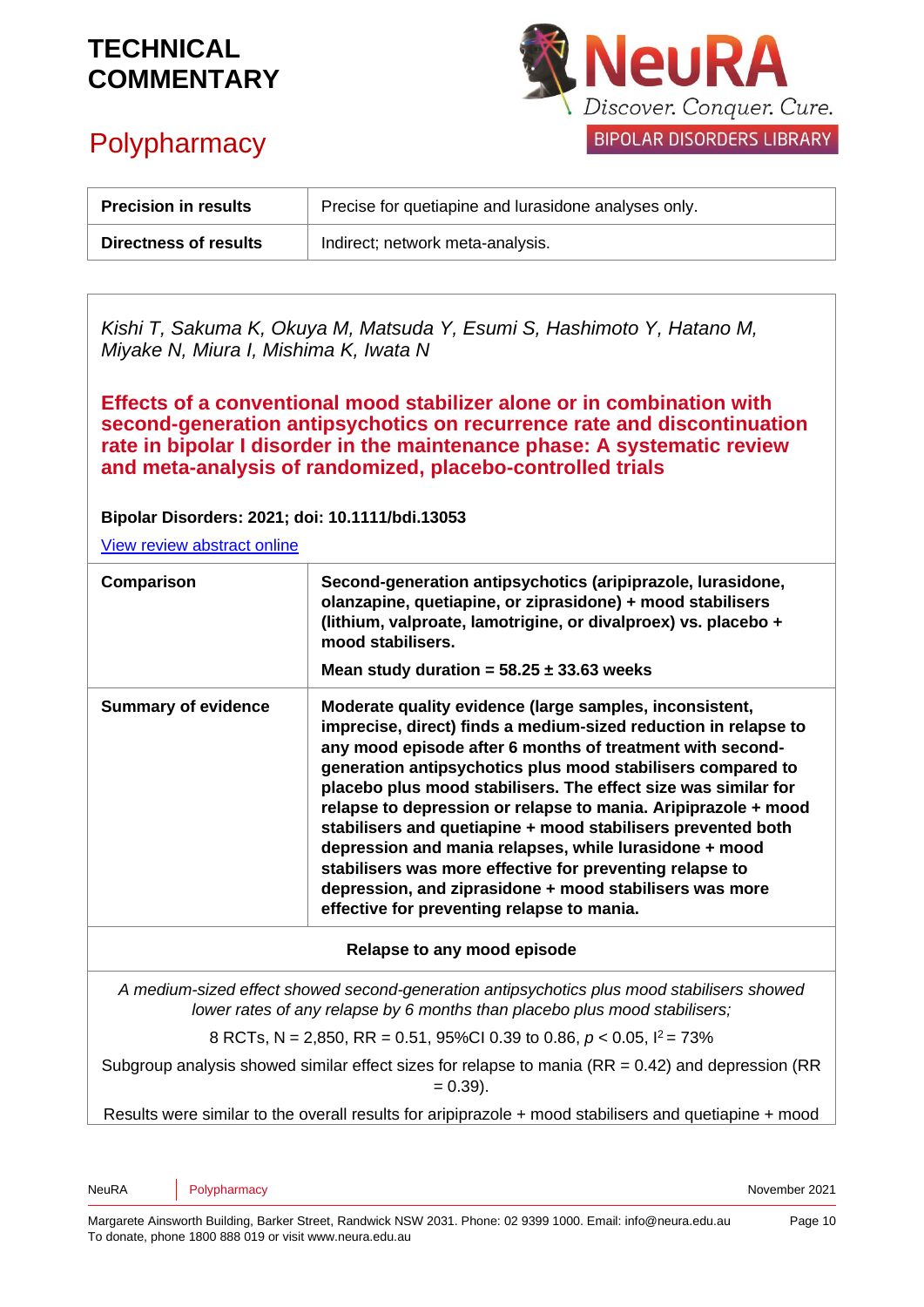

# **Polypharmacy**

| stabilisers, while lurasidone + mood stabilisers was more effective for preventing relapse to<br>depression than mania, and ziprasidone + mood stabilisers was more effective for preventing<br>relapse to mania than depression. |                                                                                                       |
|-----------------------------------------------------------------------------------------------------------------------------------------------------------------------------------------------------------------------------------|-------------------------------------------------------------------------------------------------------|
| <b>Risks</b>                                                                                                                                                                                                                      | There was less all-cause discontinuation with second-generation<br>antipsychotics + mood stabilisers. |
| <b>Consistency in results</b>                                                                                                                                                                                                     | Inconsistent                                                                                          |
| <b>Precision in results</b>                                                                                                                                                                                                       | Imprecise                                                                                             |
| Directness of results                                                                                                                                                                                                             | <b>Direct</b>                                                                                         |

### *McGirr A, Vohringer PA, Ghaemi SN, Lam RW, Yatham LN*

**Safety and efficacy of adjunctive second-generation antidepressant therapy with a mood stabiliser or an atypical antipsychotic in acute bipolar depression: a systematic review and meta-analysis of randomised placebo-controlled trials**

#### **The Lancet Psychiatry 2016; 3: 1138-46**

[View review abstract online](https://www.ncbi.nlm.nih.gov/pubmed/28100425)

| Comparison                 | 6-12 weeks of adjunctive second-generation antidepressants (+<br>mood stabilsers or second-generation antipsychotics) vs.<br>adjunctive placebo (+ mood stabilsers or second-generation<br>antipsychotics) in people with bipolar depression.                                                                                                                                                                                                                                                              |
|----------------------------|------------------------------------------------------------------------------------------------------------------------------------------------------------------------------------------------------------------------------------------------------------------------------------------------------------------------------------------------------------------------------------------------------------------------------------------------------------------------------------------------------------|
| <b>Summary of evidence</b> | Moderate to high quality evidence (large samples, imprecise,<br>consistent, direct) suggests adjunctive second-generation<br>antidepressants (+ mood stabilisers or antipsychotics) were<br>associated with a small, significant effect of greater<br>improvement in depressive symptom scores than with placebo<br>(+ mood stabilisers or antipsychotics), but only over the short-<br>term (< 12 weeks). There is also an increased risk of<br>mania/hypomania switching in the longer term (~52 weeks). |
|                            |                                                                                                                                                                                                                                                                                                                                                                                                                                                                                                            |

#### **Symptoms**

*Adjunctive second-generation antidepressants (+ mood stabilisers or antipsychotics) were associated with a small, significant effect of greater improvement in depressive symptom scores than with placebo (+ mood stabilisers or antipsychotics), but only over the short-term;*

6 RCTs, N = 1,383, SMD = 0.165, 95%CI 0.051 to 0.278, *p* = 0.004, I<sup>2</sup> = 0%, *p* < 0.05

There were no differences between groups in clinical response or remission rates, and meta-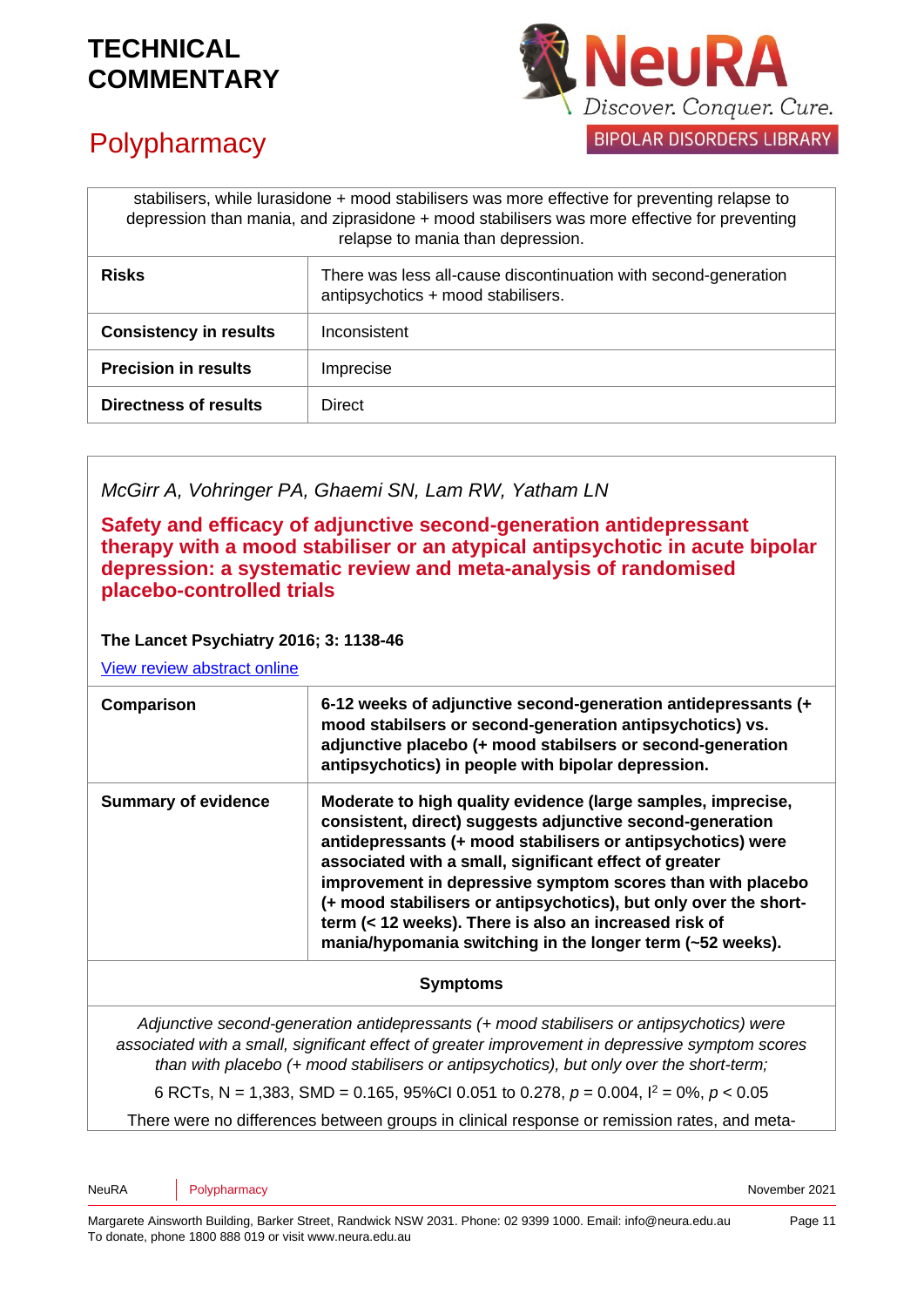

# **Polypharmacy**

| regression found decreasing efficacy with increasing trial duration. |                                                                                                                                                                                                                                                                                                                        |
|----------------------------------------------------------------------|------------------------------------------------------------------------------------------------------------------------------------------------------------------------------------------------------------------------------------------------------------------------------------------------------------------------|
|                                                                      | Authors report no evidence of publication bias.                                                                                                                                                                                                                                                                        |
| <b>Risks</b>                                                         | There were no differences between groups in risk of treatment-<br>emergent mania or hypomania in the short term (6-12 weeks), but in<br>the longer term (follow-up ~52 weeks) there was a small increased<br>risk of emergent mania/hypomania (2 RCTs, $N = 463$ , OR = 1.774,<br>95%Cl 1.018 to 3.091, $p = 0.043$ ). |
| <b>Consistency in results</b>                                        | Consistent                                                                                                                                                                                                                                                                                                             |
| <b>Precision in results</b>                                          | Imprecise                                                                                                                                                                                                                                                                                                              |
| <b>Directness of results</b>                                         | Direct for adjunctive antidepressants.                                                                                                                                                                                                                                                                                 |

*Ogawa Y, Tajika A, Takeshima N, Hayasaka Y, Furukawa TA* 

**Mood stabilizers and antipsychotics for acute mania: a systematic review and meta-analysis of combination/augmentation therapy versus monotherapy** 

#### **CNS Drugs 2014; 28: 989-1003**

[View review abstract online](https://www.ncbi.nlm.nih.gov/pubmed/25160685)

| <b>Summary of evidence</b><br>Moderate to high quality evidence (large samples, some<br>inconsistency or imprecision, direct) suggests small effects of<br>better response and remission rates, and improved mania and<br>depression symptoms with combined mood stabilisers +<br>antipsychotics compared to mood stabilisers alone. However,<br>more participants in the combination therapy group experienced<br>at least one side effect, in particular somnolence and weight<br>gain. Adding haloperidol or aripiprazole significantly increased<br>extrapyramidal symptoms. | <b>Comparison 1</b> | 3-12 weeks of mood stabilisers + antipsychotics vs. mood<br>stabilisers alone. |
|----------------------------------------------------------------------------------------------------------------------------------------------------------------------------------------------------------------------------------------------------------------------------------------------------------------------------------------------------------------------------------------------------------------------------------------------------------------------------------------------------------------------------------------------------------------------------------|---------------------|--------------------------------------------------------------------------------|
|                                                                                                                                                                                                                                                                                                                                                                                                                                                                                                                                                                                  |                     |                                                                                |

#### **Response and remission**

*Small, significant effects of better response and remission rates with mood stabilisers + antipsychotics than mood stabilisers alone;*

Remission: 12 RCTs, N = 3,164, RR = 1.17, 1.07 to 1.28, *p* < 0.05, I <sup>2</sup> = 23%

Response: 11 RCTs, (N not reported), RR 1.25, 1.14 to 1.36, *p* < 0.05, I <sup>2</sup> = 6%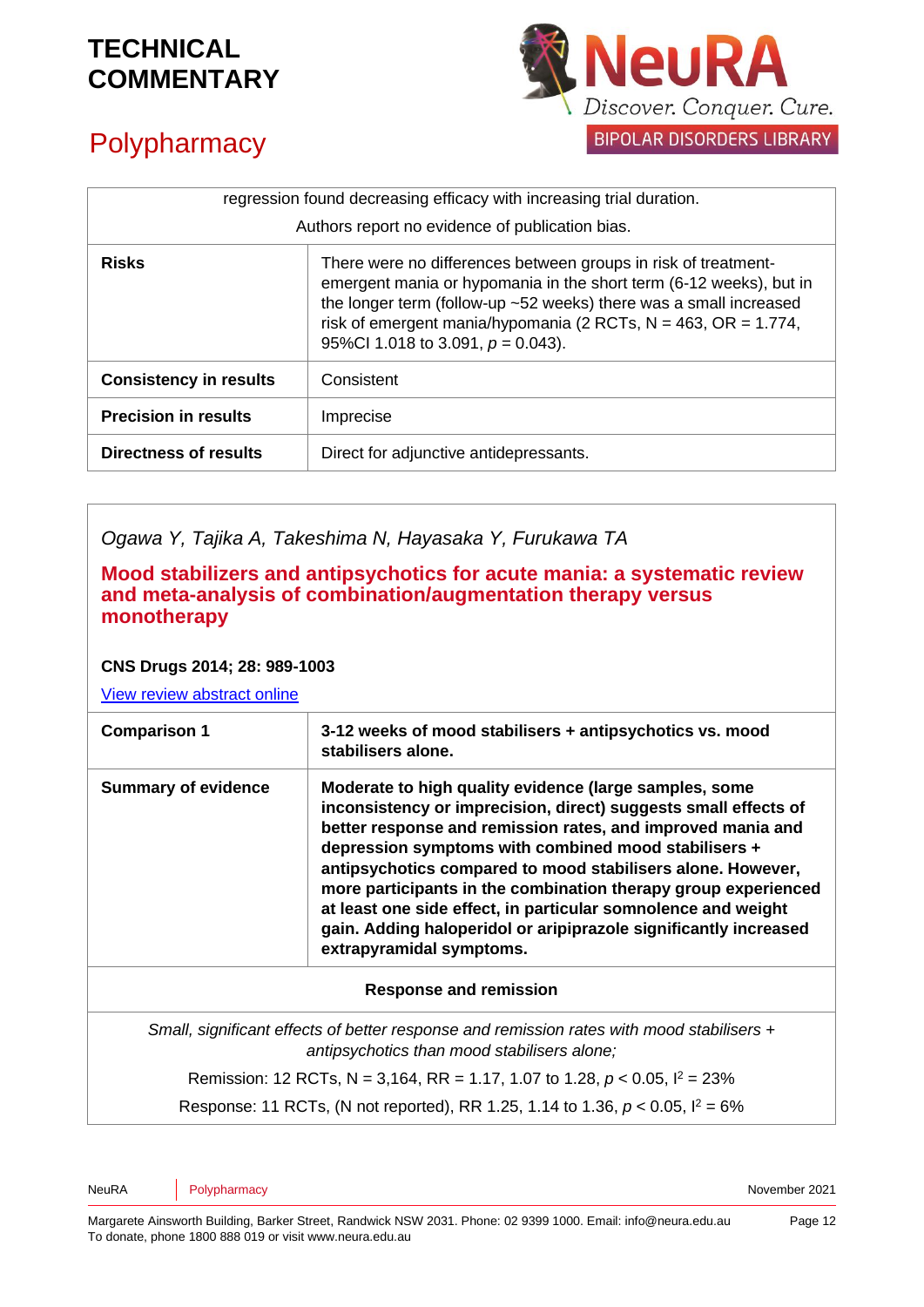# **Polypharmacy**



#### **Mania**

*Small, significant effect of improved mania symptoms with mood stabilisers + antipsychotics than mood stabilisers alone;*

12 RCTs, N = 3,164, SMD =  $-0.26$ , 95%CI  $-0.36$  to  $-0.15$ ,  $p < 0.05$ ,  $l^2 = 47$ %,  $p = 0.03$ 

Results were similar for individual adjunctive antipsychotics haloperidol, asenapine, olanzapine, quetiapine, risperidone and ziprasidone. Results for adjunctive aripiprazole and paliperidone were were not significantly different to mood stabilisers alone.

#### **Depression**

*Small, significant effect of improved depression symptoms with mood stabilisers + antipsychotics than mood stabilisers alone;*

6 RCTs, (N not reported), SMD = -0.21, 95%CI -0.37 to -0.06, *p* < 0.05, I <sup>2</sup> not reported

This result was particularly relevant for mood stabilisers + olanzapine.

| <b>Risks</b>                  | The dropout rates due to inefficacy showed a statistically significant<br>superiority for the combination therapy (12 RCTs, $N = 3,164$ , RR =<br>0.62, 95%Cl 0.47 to 0.82, $p < 0.05$ , $l^2$ not reported). However,<br>significantly more participants in the combination therapy group<br>experienced at least one side effect (8 RCTs, RR = 1.18, 95%Cl 1.08<br>to 1.30, $p < 0.05$ , $l^2 = 28\%)$ , in particular somnolence (9 RCTs, RR =<br>2.46, 95%Cl 1.91 to 3.18, $p < 0.05$ , $l^2 = 0$ %) and weight gain (7<br>RCTs, RR - 3.72, 95%Cl 2.46 to 5.63, $p < 0.05$ , $l^2 = 0$ %). Adding<br>haloperidol (2 RCTs, RR = 6.01, 95%Cl 1.55 to 23.4, $p < 0.05$ , $l^2$ not<br>reported) and aripiprazole (1 RCT, RR = 2.03, 95%Cl 1.26 to 3.25, $p$ |
|-------------------------------|--------------------------------------------------------------------------------------------------------------------------------------------------------------------------------------------------------------------------------------------------------------------------------------------------------------------------------------------------------------------------------------------------------------------------------------------------------------------------------------------------------------------------------------------------------------------------------------------------------------------------------------------------------------------------------------------------------------------------------------------------------------|
|                               | < 0.05) significantly increased extrapyramidal symptoms.<br>There were no differences between groups in tremor and depression.                                                                                                                                                                                                                                                                                                                                                                                                                                                                                                                                                                                                                               |
| <b>Consistency in results</b> | Inconsistent for mania symptoms.                                                                                                                                                                                                                                                                                                                                                                                                                                                                                                                                                                                                                                                                                                                             |
| <b>Precision in results</b>   | Precise, apart from somnolence, weight gain, and extrapyramidal<br>symptoms.                                                                                                                                                                                                                                                                                                                                                                                                                                                                                                                                                                                                                                                                                 |
| <b>Directness of results</b>  | <b>Direct</b>                                                                                                                                                                                                                                                                                                                                                                                                                                                                                                                                                                                                                                                                                                                                                |
| <b>Comparison 2</b>           | 3-6 weeks of mood stabilisers + antipsychotics vs.<br>antipsychotics alone.                                                                                                                                                                                                                                                                                                                                                                                                                                                                                                                                                                                                                                                                                  |
| <b>Summary of evidence</b>    | Moderate quality evidence (medium-sized samples, some<br>inconsistency or imprecision, direct) suggests small effects of<br>better response and remission rates, and improved mania with<br>combined mood stabilisers + antipsychotics compared to<br>antipsychotics alone.                                                                                                                                                                                                                                                                                                                                                                                                                                                                                  |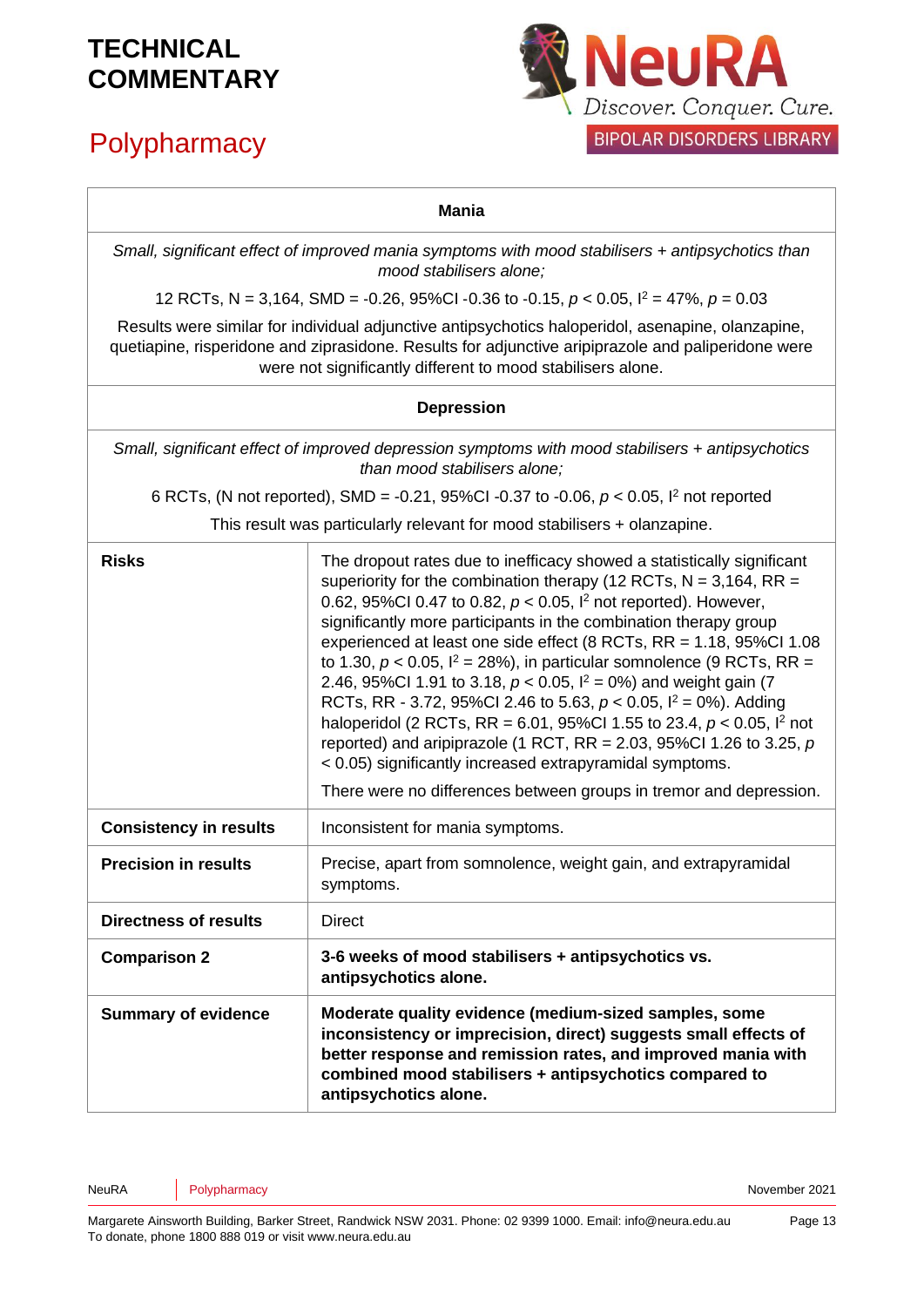# **Polypharmacy**



#### **Response and remission**

*Small, significant effects of better response and remission rates with lithium or valproate + antipsychotics than antipsychotics alone;*

Response: 4 RCTs, (N not reported), RR = 1.24, 1.11 to 1.39, *p* < 0.05, I <sup>2</sup> not reported

Remission: 2 RCTs, (N not reported), RR = 1.28, 1.12 to 1.47, *p* < 0.05, I <sup>2</sup> not reported

#### **Mania**

*Small, significant effects of more improved symptoms with lithium + antipsychotics than antipsychotics alone;*

3 RCTs, N = 426, SMD -0.31, 95%CI -0.50 to -0.12, *p* = 0.001, I <sup>2</sup> = 0%, *p* > 0.05

*Medium-sized, significant effects of more improved symptoms with valproate + antipsychotics than antipsychotics alone;*

1 RCT, N = 136, SMD -0.50, 95%CI -0.85 to -0.16, *p* = 0.004

#### **Depression**

*No significant differences between lithium + quetiapine vs. quetiapine;*

| <b>Risks</b>                  | Adding lithium to quetiapine increased tremor (1 RCT, N not<br>reported, RR = 3.17, 95%Cl 1.54 to 6.55, $p < 0.05$ ) and somnolence<br>(1 RCT, N not reported, RR = 2.33, 95%Cl 1.13 to 4.77, $p < 0.05$ ).<br>There were no differences between groups in extrapyramidal |
|-------------------------------|---------------------------------------------------------------------------------------------------------------------------------------------------------------------------------------------------------------------------------------------------------------------------|
|                               | symptoms, depression or weight gain.                                                                                                                                                                                                                                      |
| <b>Consistency in results</b> | Consistent where reported (mania).                                                                                                                                                                                                                                        |
| <b>Precision in results</b>   | Precise for symptoms and response, imprecise for side effects.                                                                                                                                                                                                            |
| Directness of results         | <b>Direct</b>                                                                                                                                                                                                                                                             |

### Explanation of acronyms

 $CI =$  confidence interval,  $I^2 =$  the percentage of the variability in effect estimates that is due to heterogeneity rather than sampling error (chance),  $N =$  number of participants,  $NNT =$  number needed to treat, OR = odds ratio,  $p$  = statistical probability of obtaining that result ( $p < 0.05$  generally regarded as significant),  $RCT$  = randomised controlled trial,  $RR$  = risk ratio, SMD = standardised mean difference, vs. = versus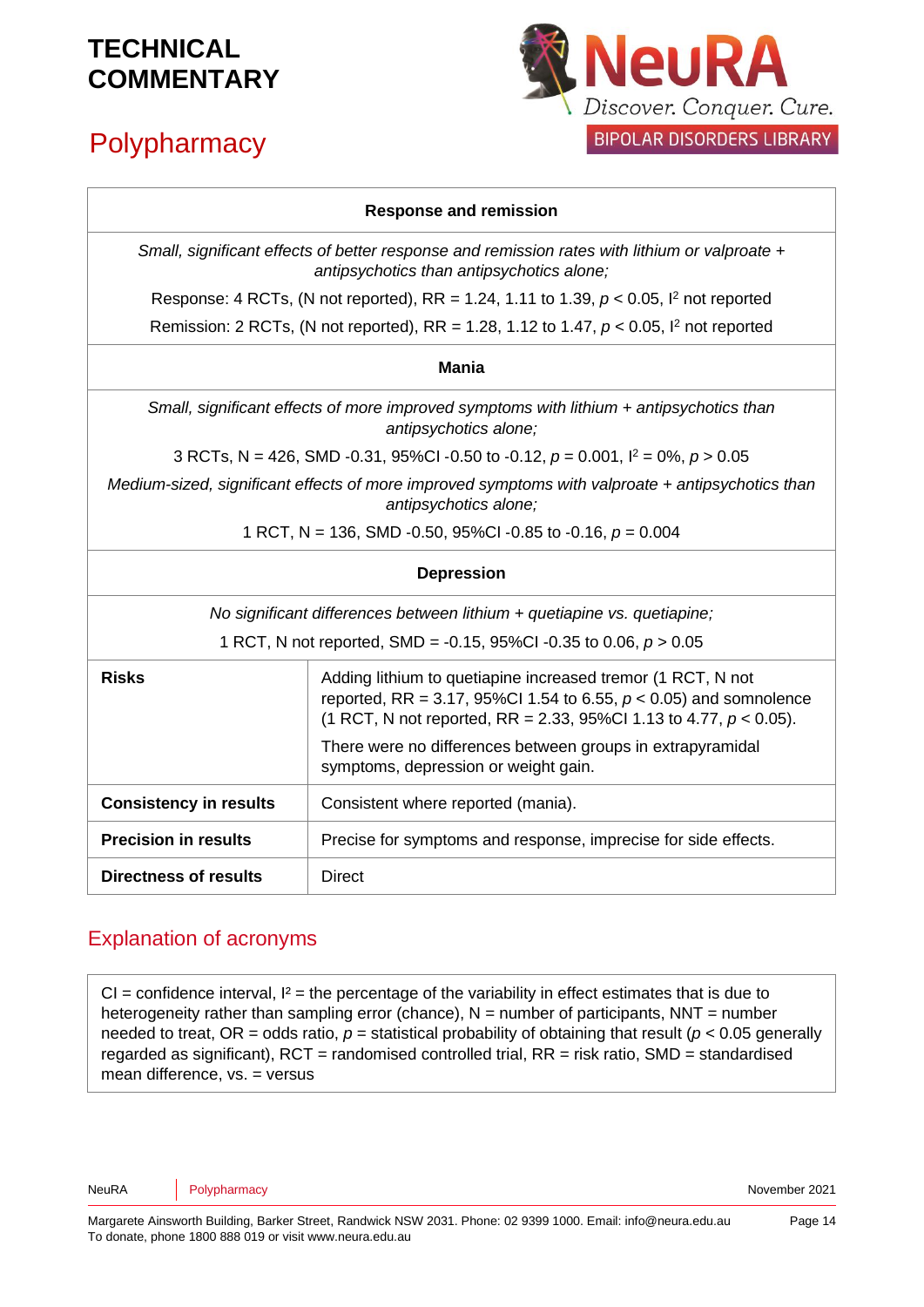## **Polypharmacy**

### Explanation of technical terms

Bias has the potential to affect reviews of both RCT and observational studies. Forms of bias include; reporting bias – selective reporting of results; publication bias - trials that are not formally published tend to show less effect than published trials, further if there are statistically significant differences between groups in a trial, these trial results tend to get published before those of trials without significant differences: language bias – only including English language reports; funding bias - source of funding for the primary research with selective reporting of results within primary studies; outcome variable selection bias; database bias including reports from some databases and not others; citation bias - preferential citation of authors. Trials can also be subject to bias when evaluators are not blind to treatment condition and selection bias of participants if trial samples are small<sup>[10](#page-16-3)</sup>.

† Different effect measures are reported by different reviews.

Prevalence refers to how many existing cases there are at a particular point in time. Incidence refers to how many new cases there are per population in a specified time period. Incidence is usually reported as the number of new cases per 100,000 people per year. Alternatively some studies present the number of new cases that have accumulated over several years against a person-years denominator. This denominator is the sum of individual units of time that the persons in the population are at risk of becoming a case. It takes into account the size of the underlying population sample and its age structure over the duration of observation.

Reliability and validity refers to how accurate the instrument is. Sensitivity is the proportion



of actual positives that are correctly identified (100% sensitivity = correct identification of all actual positives) and specificity is the proportion of negatives that are correctly identified  $(100\%$  specificity = not identifying anyone as positive if they are truly not).

Mean difference scores refer to mean differences between treatment and comparison groups after treatment (or occasionally pre to post treatment) and in a randomised trial there is an assumption that both groups are comparable on this measure prior to treatment. Standardised mean differences are divided by the pooled standard deviation (or the standard deviation of one group when groups are homogenous) which allows results from different scales to be combined and compared. Each study's mean difference is then given a weighting depending on the size of the sample and the variability in the data. Less than 0.4 represents a small effect, around 0.5 a medium effect, and over 0.8 represents a large effect<sup>[10](#page-16-3)</sup>.

Odds ratio (OR) or relative risk (RR) refers to the probability of a reduction  $( $1$ )$  or an increase (> 1) in a particular outcome in a treatment group, or a group exposed to a risk factor, relative to the comparison group. For example, a RR of 0.75 translates to a reduction in risk of an outcome of 25% relative to those not receiving the treatment or not exposed to the risk factor. Conversely, a RR of 1.25 translates to an increased risk of 25% relative to those not receiving treatment or not having been exposed to a risk factor. A RR or OR of 1.00 means there is no difference between groups. A medium effect is considered if  $RR > 2$  or  $< 0.5$  and a large effect if  $RR > 5$  or  $< 0.2<sup>11</sup>$  $< 0.2<sup>11</sup>$  $< 0.2<sup>11</sup>$ . InOR stands for logarithmic OR where a lnOR of 0 shows no difference between groups. Hazard ratios measure the effect of an explanatory variable on the hazard or risk of an event.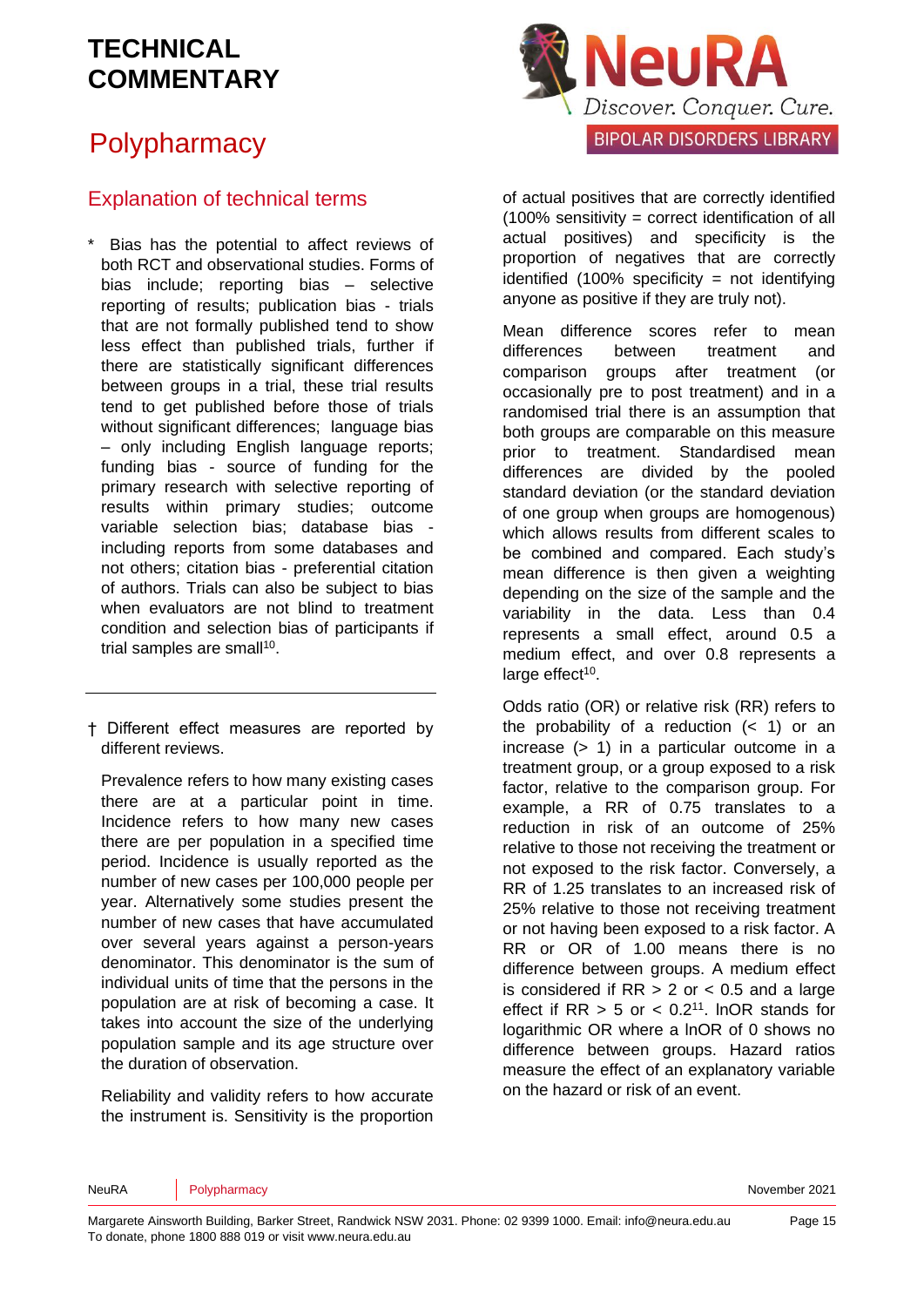## **Polypharmacy**

Correlation coefficients (eg, r) indicate the strength of association or relationship between variables. They can provide an indirect indication of prediction, but do not confirm causality due to possible and often unforseen confounding variables. An r of 0.10 represents a weak association, 0.25 a medium association and 0.40 and over represents a strong association. Unstandardised (*b*) regression coefficients indicate the average change in the dependent variable associated with a 1 unit change in the independent variable, statistically controlling for the other independent variables. Standardised regression coefficients represent the change being in units of standard deviations to allow comparison across different scales.

‡ Inconsistency refers to differing estimates of effect across studies (i.e. heterogeneity or variability in results) that is not explained by subgroup analyses and therefore reduces confidence in the effect estimate. I² is the percentage of the variability in effect estimates that is due to heterogeneity rather than sampling error (chance) - 0% to 40%: heterogeneity might not be important, 30% to 60%: may represent moderate heterogeneity, 50% to 90%: may represent considerable heterogeneity and over this is considerable heterogeneity. I² can be calculated from Q (chi-square) for the test of heterogeneity with the following formula<sup>[10](#page-16-3)</sup>;

$$
I^2 = \left(\frac{Q - df}{Q}\right) \times 100\%
$$

§ Imprecision refers to wide confidence intervals indicating a lack of confidence in the effect estimate. Based on GRADE recommendations, a result for continuous



data (standardised mean differences, not weighted mean differences) is considered imprecise if the upper or lower confidence limit crosses an effect size of 0.5 in either direction, and for binary and correlation data, an effect size of 0.25. GRADE also recommends downgrading the evidence when sample size is smaller than 300 (for binary data) and 400 (for continuous data), although for some topics, these criteria should be relaxed<sup>[12](#page-16-5)</sup>.

║ Indirectness of comparison occurs when a comparison of intervention A versus B is not available but A was compared with C and B was compared with C that allows indirect comparisons of the magnitude of effect of A versus B. Indirectness of population, comparator and/or outcome can also occur when the available evidence regarding a particular population, intervention, comparator, or outcome is not available and is therefore inferred from available evidence. These inferred treatment effect sizes are of lower quality than those gained from head-tohead comparisons of A and B.